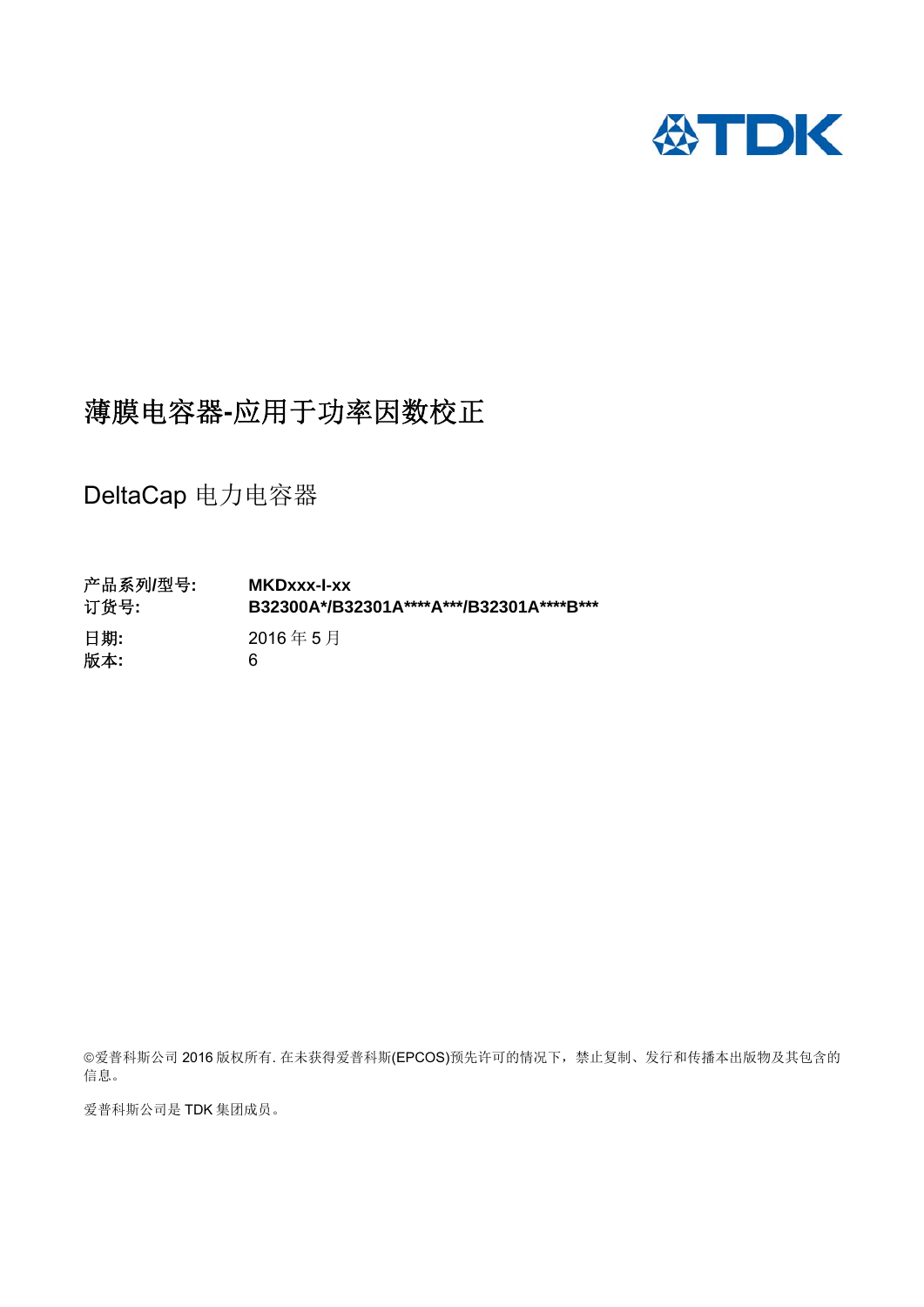

# **薄膜电容器-应用于功率因数校正**<br> **B32300A\*/B32301A\*\*\*\*A\*\*\*/**

# **DeltaCap** 电力电容器 MKDxxx-I-xx

### 产品结构和常规数据

- 电介质: 聚丙烯膜
- 非 PCB, 半干式可降解软树脂
- 圆柱形铝罐,紧凑型设计,并带有接地螺栓
- B32304 系列电容器的放电电阻有一体式和可插拔式两种
- 防护等级: IP00 (可以选配 IP54 的防护端子盖, 需要在电缆入口处配置电缆接头)

## 特性

- 单相电容器,配置放电电阻
- Double 双重安全保护装置: 过压分离装置和自愈技术
- 自然冷却(或 强迫风冷)
- 室内装配

### 典型应用

用于功率因数校正

#### 端子

- B32300A\* 系列产品, 为插片端子
- B32301A\* 系列产品, 为螺丝端子

### 安装

■ 铝罐底部螺栓安装 (最大扭矩 M12 = 10 Nm)

# 技术规格参数表

| 技术参数                |            |
|---------------------|------------|
| 额定容值 C <sub>R</sub> | 详见技术规格书    |
| 容值偏差                | $-5/110%$  |
| 额定电压 V <sub>R</sub> | 详见技术规格书    |
| 额定频率 f <sub>R</sub> | 50 / 60 Hz |
| 输出容量                | 详见技术规格书    |
| 额定电流 IR             | 详见技术规格书    |

#### CAP FILM P PM PFC 2016年5月





 **B32301A\*\*\*\*B\*\*\***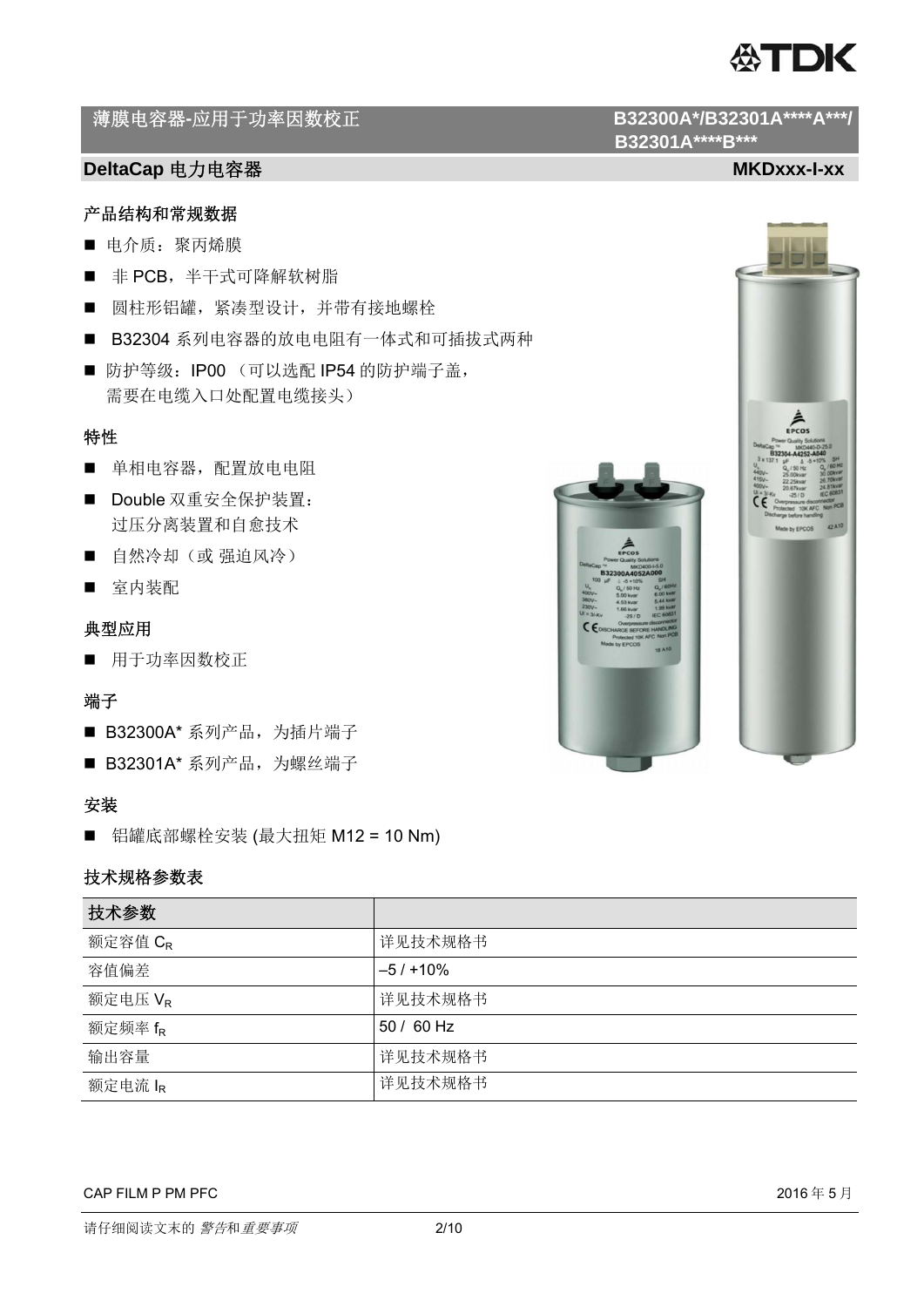

# **B32301A\*\*\*\*B\*\*\***

# **DeltaCap** 电力电容器 **MKDxxx-I-xx**

| 限制值                             |                                                                         |  |  |  |  |  |  |
|---------------------------------|-------------------------------------------------------------------------|--|--|--|--|--|--|
| 过电压 V <sub>max</sub>            | V <sub>R</sub> +10% (每天不能超过8小时) / V <sub>R</sub> +15% (每天不能超过30分钟) /    |  |  |  |  |  |  |
|                                 | V <sub>R</sub> +20 % (每天不能超过 5 分钟) / V <sub>R</sub> +30 % (每天不能超过 1 分钟) |  |  |  |  |  |  |
| 过电流 Imax                        | 至 1.3 · IR (受谐波、过电压和容值偏差综合影响时为至 1.5 · IR)                               |  |  |  |  |  |  |
| 浪涌电流 Is                         | $\overline{\mathrm{E}}$ 200 $\cdot$ I <sub>R</sub> (A)                  |  |  |  |  |  |  |
| *功耗                             | ≤ 0.2 W/kvar (仅电介质) 和 ≤ 0.45 W / kvar (全部)                              |  |  |  |  |  |  |
| *不包括放电电阻                        |                                                                         |  |  |  |  |  |  |
| 测试数据                            |                                                                         |  |  |  |  |  |  |
| 测试电压,端子对端子 VT                   | $2.15 \cdot V_R$ 2 s                                                    |  |  |  |  |  |  |
| 测试电压, 端子对外壳 VTC                 | 3000 V AC / 50 Hz 10 s                                                  |  |  |  |  |  |  |
| *损耗角 tan δ (50 Hz)              | $≤ 1.0 ⋅ 10-3$                                                          |  |  |  |  |  |  |
| *不包括放电电阻                        |                                                                         |  |  |  |  |  |  |
| 环境参数 -40/D                      |                                                                         |  |  |  |  |  |  |
| 最低温度 T <sub>min</sub>           | $-40$ °C                                                                |  |  |  |  |  |  |
| 最高温度 T <sub>max</sub>           | +55 °C                                                                  |  |  |  |  |  |  |
| 存储温度                            | $-40 °C  +85 °C$                                                        |  |  |  |  |  |  |
| 最高热点温度 T <sub>max Hotspot</sub> | +85 °C                                                                  |  |  |  |  |  |  |
| 湿度                              | Av. rel. $< 95\%$                                                       |  |  |  |  |  |  |
| 防护等级                            | IP00 (可以选配 IP54 的防护端子盖, 需要在电缆入口处配置电                                     |  |  |  |  |  |  |
|                                 | 缆接头)                                                                    |  |  |  |  |  |  |
| 最高海拔                            | 4000 m                                                                  |  |  |  |  |  |  |
|                                 |                                                                         |  |  |  |  |  |  |
| 平均寿命                            |                                                                         |  |  |  |  |  |  |

| 平均使用寿命 $t_{\scriptscriptstyle{\text{LD}}}$ | 至 135 000 小时, 在温度等级-40/C 的情况下 |
|--------------------------------------------|-------------------------------|
|                                            | 至 100 000 小时, 在温度等级-40/D 的情况下 |
| 根据 IEC 60831, 每年最高投切次数不能高于 5000 次          |                               |

| 设计数据              |                     |
|-------------------|---------------------|
| 尺寸 $(d \times h)$ | 详见技术规格书             |
| 重量                | 详见技术规格书             |
| 填充物               | 非 PCB, 树脂填充, 可降解软树脂 |
| 安装接地              | M12 接地安装螺栓          |
| 最大扭矩 (冲压铝罐)       | 10 Nm               |
| 安装位置              | 仅垂直安装<br>见"安装维护手册"  |

#### CAP FILM P PM PFC  $\begin{array}{cc} 2016 \not\equiv 5 \not\equiv \end{array}$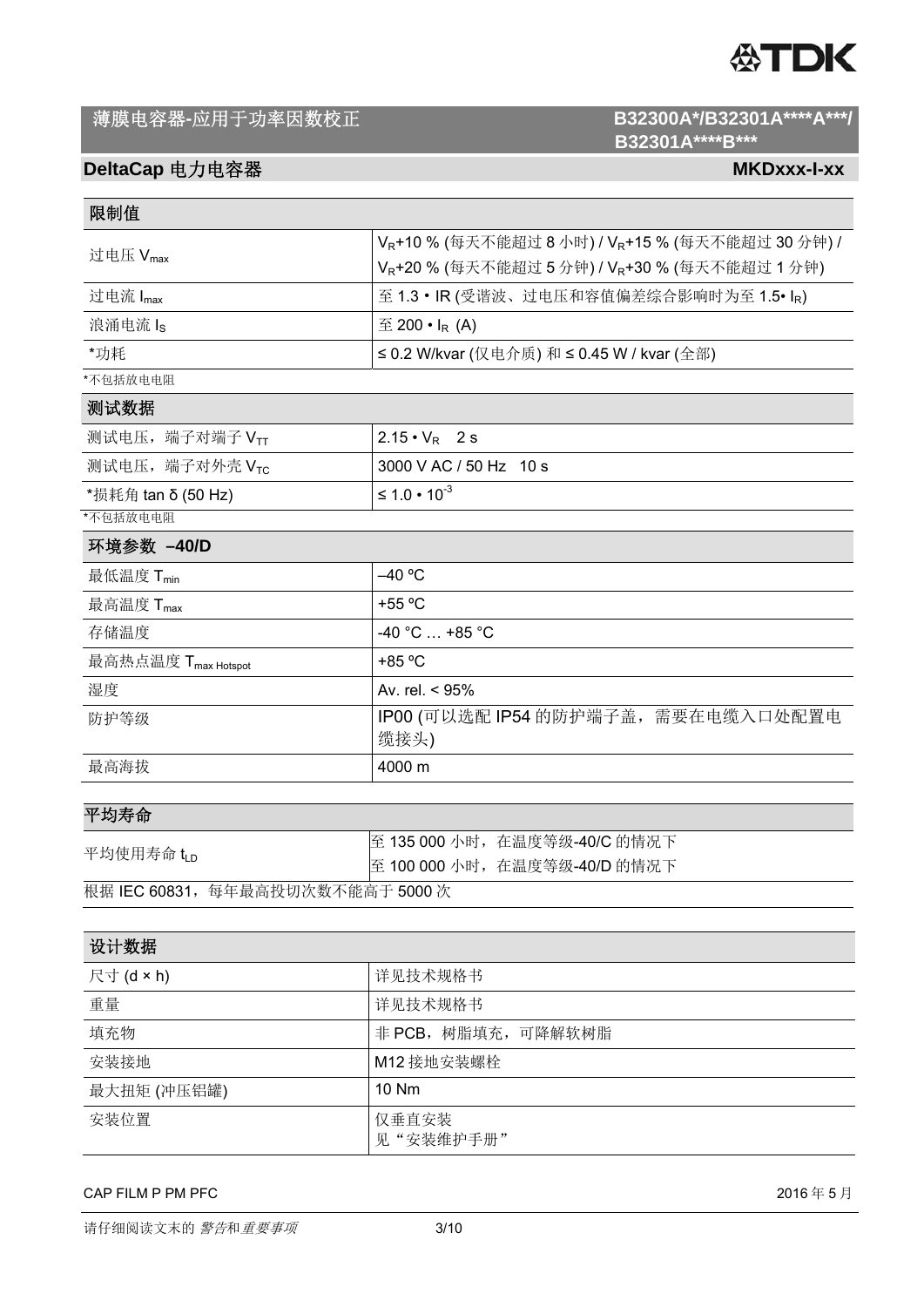# **公TDK**

# 薄膜电容器-应用于功率因数校正<br> **B32300A\*/B32301A\*\*\*\*A\*\*\*/**

# **B32301A\*\*\*\*B\*\*\***

# **DeltaCap** 电力电容器 MKDxxx-I-xx

# 端子

| 防护等级       | IP00 (可以选配 IP54 的防护端子盖, 需要在电缆入口处配置电缆接头). |
|------------|------------------------------------------|
| 最大端子电流     | 15 A (快速插片式端子) / 50 A (螺丝端子)             |
| 爬电距离(min)  | $12.7 \text{ mm}$                        |
| 电气间隙 (min) | 9.6 mm                                   |

| 安全性      |                          |
|----------|--------------------------|
| 机械安全装置   | 过压分离装置                   |
| 最大短路电流   | (AFC: 10 kA 按 UL 810 标准) |
| 放电电阻放电时间 | ≤ 60 s 到 75 V 或更小        |

# 参考标准

IEC 60831–1/2, UL 810-5th 版本

### 标签设计

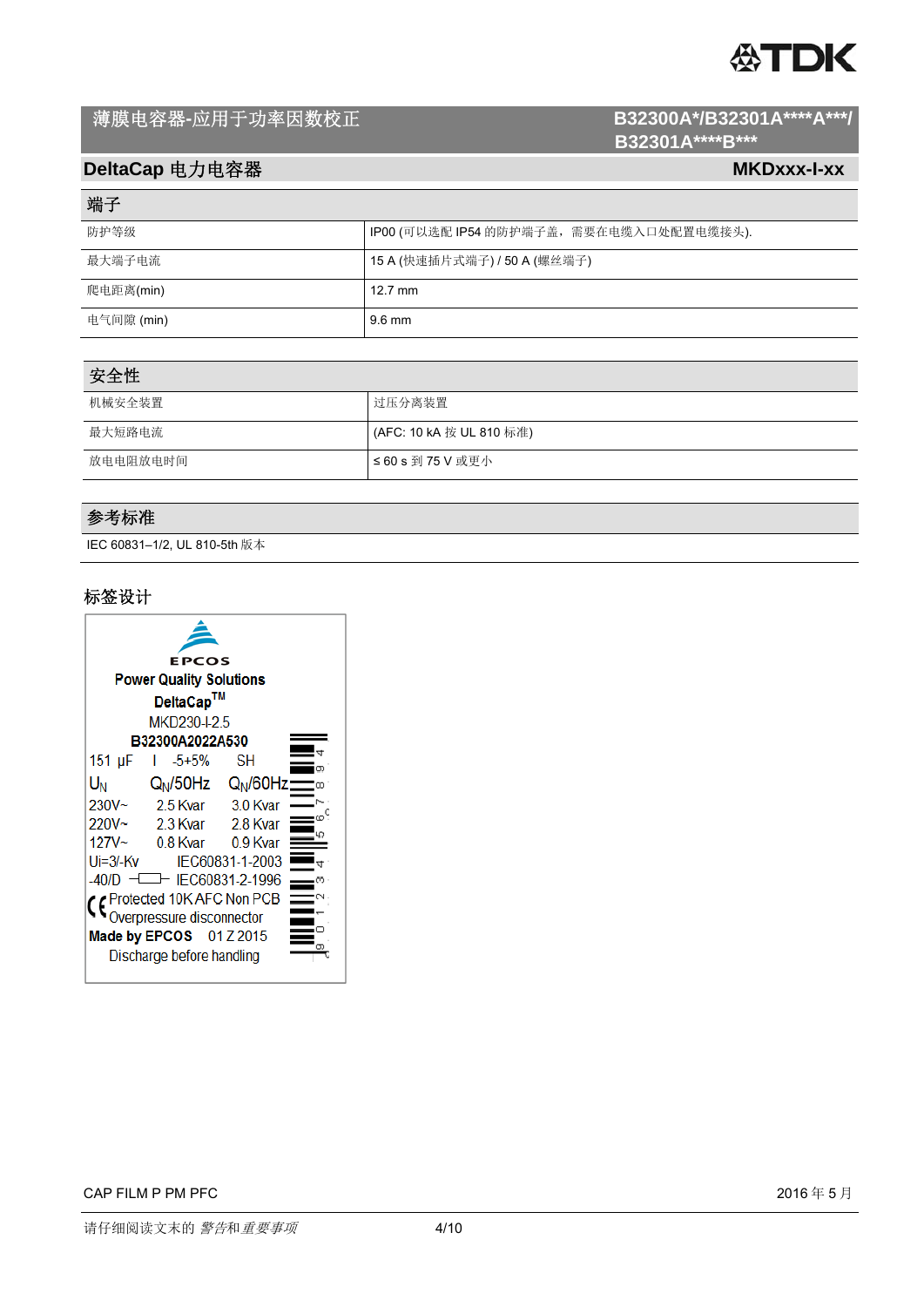# **公TDK**

# 薄膜电容器-应用于功率因数校正<br> **B32300A\*/B32301A\*\*\*\*A\*\*\*/**

# **DeltaCap** 电力电容器 MKDxxx-I-xx

# 产品规格表

| 型号                             | 50 Hz      |            | 60 Hz      |            | $C_R$ | d×h         | 重量  | 订货号              | 单位                      |
|--------------------------------|------------|------------|------------|------------|-------|-------------|-----|------------------|-------------------------|
|                                | 输出<br>kvar | $I_R$<br>Α | 输出<br>kvar | $I_R$<br>A | μF    | mm          | kg  |                  | 包装量<br>只                |
| 额定电压 230 V AC, 50/60 Hz, 单相电容器 |            |            |            |            |       |             |     |                  |                         |
| MKD230-I-0.8                   | 0.8        | 3.5        | 1.0        | 4.2        | 48    | 63.5 x 64.5 | 0.3 | B32300A2002A830  | 12                      |
| MKD230-I-1.7                   | 1.7        | 7.4        | 2.0        | 8.9        | 102   | 63.5 x 102  | 0.4 | B32300A2012A730  | 12                      |
| MKD230-I-2.5                   | 2.5        | 10.9       | 3.0        | 13.1       | 151   | 63.5 x 127  | 0.5 | B32300A2022A530  | 12                      |
| 额定电压 250 V AC, 50/60 Hz, 单相电容器 |            |            |            |            |       |             |     |                  |                         |
| MKD250-I-0.8                   | 0.8        | 3.2        | 1.0        | 3.8        | 41    | 50 x 77     | 0.2 | B32300A2002A850  | 50                      |
| MKD250-I-1.7                   | 1.7        | 6.8        | 2.0        | 8.2        | 87    | 63.5 x 92   | 0.4 | B32300A2012A750  | 12                      |
| MKD250-I-2.0                   | 2.0        | 7.8        | 2.4        | 9.4        | 100   | 63.5 x 92   | 0.4 | B32300A2022A050  | 12                      |
| MKD250-I-2.5                   | 2.5        | 10.0       | 3.0        | 12.0       | 127   | 63.5 x 102  | 0.5 | B32300A2022A550  | 12                      |
| MKD250-I-5.0                   | 5.0        | 20.0       | 6.0        | 24.0       | 255   | 75 x 166    | 0.7 | B32301A2052#050* | 6                       |
| MKD250-I-7.5                   | 7.5        | 30.0       | 9.0        | 36.0       | 382   | 85 x 196    | 1.1 | B32301A2072#550* | $\overline{\mathbf{4}}$ |
| MKD250-I-10                    | 10.0       | 40.0       | 12.0       | 48.0       | 510   | 85 x 216    | 1.2 | B32301A2102#050* | 4                       |
| 额定电压 400 V AC, 50/60 Hz, 单相电容器 |            |            |            |            |       |             |     |                  |                         |
| MKD400-I-0.8                   | 0.8        | 2.0        | 1.0        | 2.4        | 16    | 50 x 64.5   | 0.2 | B32300A4002A800  | 50                      |
| MKD400-I-1.7                   | 1.7        | 4.3        | 2.0        | 5.2        | 34    | 63.5 x 62.5 | 0.3 | B32300A4012A700  | 12                      |
| MKD400-I-2.5                   | 2.5        | 6.3        | 3.0        | 7.6        | 50    | 63.5 x 77   | 0.3 | B32300A4022A500  | 12                      |
| MKD400-I-3.3                   | 3.3        | 8.3        | 4.0        | 10.0       | 66    | 63.5 x 102  | 0.4 | B32300A4032A300  | 12                      |
| MKD400-I-4.2                   | 4.2        | 10.5       | 5.0        | 12.6       | 84    | 63.5 x 102  | 0.4 | B32300A4051A000  | 12                      |
| MKD400-I-5.0                   | 5.0        | 12.5       | 6.0        | 15.0       | 100   | 63.5 x 127  | 0.5 | B32300A4052A000  | 12                      |
| 额定电压 415 V AC, 50/60 Hz, 单相电容器 |            |            |            |            |       |             |     |                  |                         |
| MKD415-I-0.8                   | 0.8        | 1.9        | 1.0        | 2.3        | 15    | 50 x 64.5   | 0.2 | B32300A4082A810  | 50                      |
| MKD415-I-1.7                   | 1.7        | 4.0        | 2.0        | 4.8        | 31    | 63.5 x 64.5 | 0.3 | B32300A4012A710  | 12                      |
| MKD415-I-2.5                   | 2.5        | 6.0        | 3.0        | 7.2        | 46    | 63.5 x 102  | 0.4 | B32300A4022A510  | 12                      |
| MKD415-I-3.3                   | 3.3        | 8.0        | 4.0        | 9.6        | 61    | 63.5 x 102  | 0.4 | B32300A4032A310  | 12                      |
| MKD415-I-5.0                   | 5.0        | 12.0       | 6.0        | 14.4       | 92    | 63.5 x 127  | 0.6 | B32300A4052A010  | 12                      |
| 额定电压 440 V AC, 50/60 Hz, 单相电容器 |            |            |            |            |       |             |     |                  |                         |
| MKD440-I-0.7                   | 0.7        | 1.6        | 0.8        | 1.9        | 12    | 50 x 64.5   | 0.2 | B32300A4001A840  | 50                      |
| MKD440-I-1.4                   | 1.4        | 3.2        | 1.7        | 3.8        | 23    | 63.5 x 64.5 | 0.3 | B32300A4011A740  | 12                      |
| MKD440-I-2.1                   | 2.1        | 4.8        | 2.5        | 5.8        | 35    | 63.5 x 77   | 0.3 | B32300A4021A540  | 12                      |
| MKD440-I-2.8                   | 2.8        | 6.4        | 3.4        | 7.7        | 46    | 63.5 x 102  | 0.4 | B32300A4031A340  | 12                      |
| MKD440-I-3.3                   | 3.3        | 7.5        | 4.0        | 9.0        | 54    | 63.5 x 102  | 0.4 | B32300A4032A340  | 12                      |
| MKD440-I-4.2                   | 4.2        | 9.5        | 5.0        | 11.4       | 69    | 63.5 x 127  | 0.5 | B32300A4051A040  | 12                      |
| MKD440-I-5.0                   | 5.0        | 11.4       | 6.0        | 13.7       | 82    | 63.5 x 127  | 0.5 | B32300A4052A040  | 12                      |

\*符号"#"表示有两种端子可供选择,B32301A\*\*\*\*A\*\*\* 系列 (2 端子设计,整合放电电阻) 或 B32301A\*\*\*\*B\*\*\* 系列 (4 端子设计,采用陶瓷 放电电阻). 请在订货时,按所需要的端子类型,用对应的字母替代。

#### CAP FILM P PM PFC  $\begin{array}{cc} 2016\oplus 5 \end{array}$

 **B32301A\*\*\*\*B\*\*\***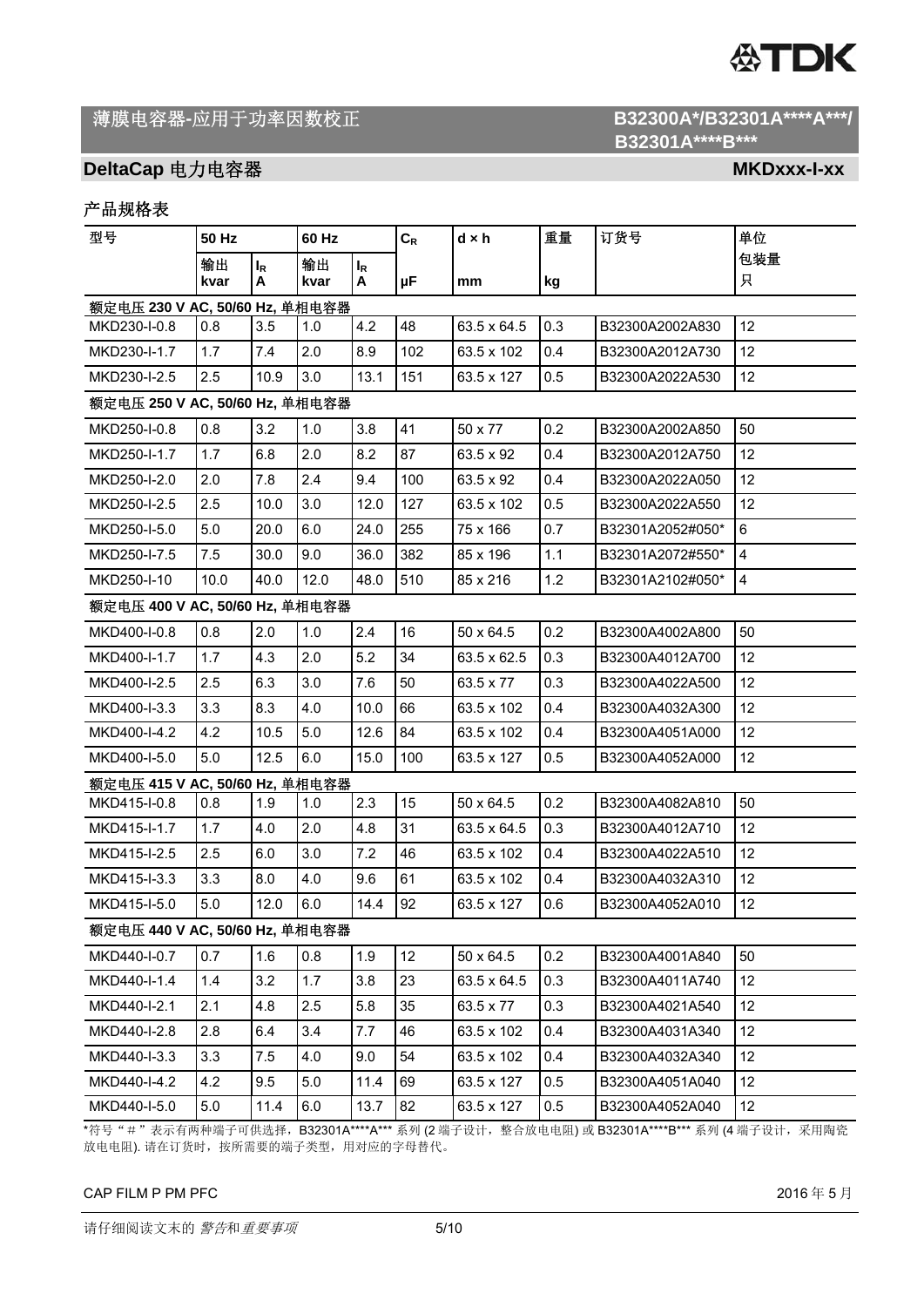

# 薄膜电容器-应用于功率因数校正<br> **B32300A\*/B32301A\*\*\*\*A\*\*\*/**

# **B32301A\*\*\*\*B\*\*\***

# **DeltaCap** 电力电容器 MKDxxx-I-xx

| 型号                             | 50 Hz      |                     | 60 Hz      |            | $C_R$           | $d \times h$ | 重量  | 订货号              | 单位       |
|--------------------------------|------------|---------------------|------------|------------|-----------------|--------------|-----|------------------|----------|
|                                | 输出<br>kvar | l <sub>R</sub><br>A | 输出<br>kvar | $I_R$<br>A | μF              | mm           | kg  |                  | 包装量<br>只 |
| 额定电压 480 V AC, 50/60 Hz, 单相电容器 |            |                     |            |            |                 |              |     |                  |          |
| MKD480-I-0.7                   | 0.7        | 1.5                 | 0.8        | 1.8        | 10 <sup>1</sup> | 50 x 64.5    | 0.2 | B32300A4001A880  | 50       |
| MKD480-I-1.4                   | 1.4        | 2.9                 | 1.7        | 3.5        | 19              | 63.5 x 64.5  | 0.3 | B32300A4011A780  | 12       |
| MKD480-I-2.1                   | 2.1        | 4.4                 | 2.5        | 5.3        | 29              | 63.5 x 77    | 0.3 | B32300A4021A580  | 12       |
| MKD480-I-2.8                   | 2.8        | 5.8                 | 3.4        | 7.0        | 39              | 63.5 x 102   | 0.4 | B32300A4031A380  | 12       |
| 额定电压 525 V AC, 50/60 Hz, 单相电容器 |            |                     |            |            |                 |              |     |                  |          |
| MKD525-I-1.4                   | 1.4        | 2.7                 | 1.7        | 3.2        | 16              | 63.5 x 64.5  | 0.3 | B32300A5011A720  | 12       |
| MKD525-I-2.8                   | 2.8        | 5.3                 | 3.4        | 6.4        | 32              | 63.5 x 102   | 0.4 | B32300A5031A320  | 12       |
| MKD525-I-3.3                   | 3.3        | 6.3                 | 4.0        | 7.6        | 38              | 63.5 x 102   | 0.4 | B32300A5032A320  | 12       |
| MKD525-I-4.2                   | 4.2        | 8.0                 | 5.0        | 9.6        | 49              | 63.5 x 127   | 0.5 | B32300A5051A020  | 12       |
| MKD525-I-25.0                  | 25.0       | 46.7                | 30.0       | 57.1       | 289             | 116 x 200    | 1.9 | B32301A5252#025* | 4        |

\*符号"#"表示有两种端子可供选择,B32301A \*\*\*\*A \*\*\* 系列 (2 端子设计, 整合放电电阻) 或 B32301A \*\*\*\*B \*\*\* 系列 (4 端子设计, 采用陶瓷 放电电阻). 请在订货时,按所需要的端子类型,用对应的字母替代。

#### 爱普科斯(**EPCOS**)产品订货代码的显示

一个或者相同产品的订货代码在数据表、数据手册、其他出版物和爱普科斯(EPCOS)的网站, 或者在订单相关的文件中(如发 货单、订单确认书和产品标签)会有不同的表述。订货代码表述的差异是由于采用不同的制作工艺, 不会影响产品的规格。详 细信息参见 www.epcos.com/orderingcodes。

### 重要提示





以下列出的电容器,其中带有字符"#"表示有两种放电电阻及端子可选择:

放电电阻与 2 个端子一体化设计(B32301\*\*\*\*\***A**\*\*\* 系列) 和 4 个端子结构并配有外置陶瓷插拔式放电电阻 (B32301\*\*\*\*\***B**\*\*\* 系列) ;

B32301A\*\*\*\*A\*\*\* 系列和 B32301A\*\*\*\*B\*\*\* 系列电容器的主要区别在于:放电电阻的安装方式。B32301A\*\*\*\***A**\*\*\* 系列电容器的放电电阻是设计在端子盖内部,B32301A\*\*\*\***B**\*\*\* 的外置陶瓷放电电阻是插在端子上的;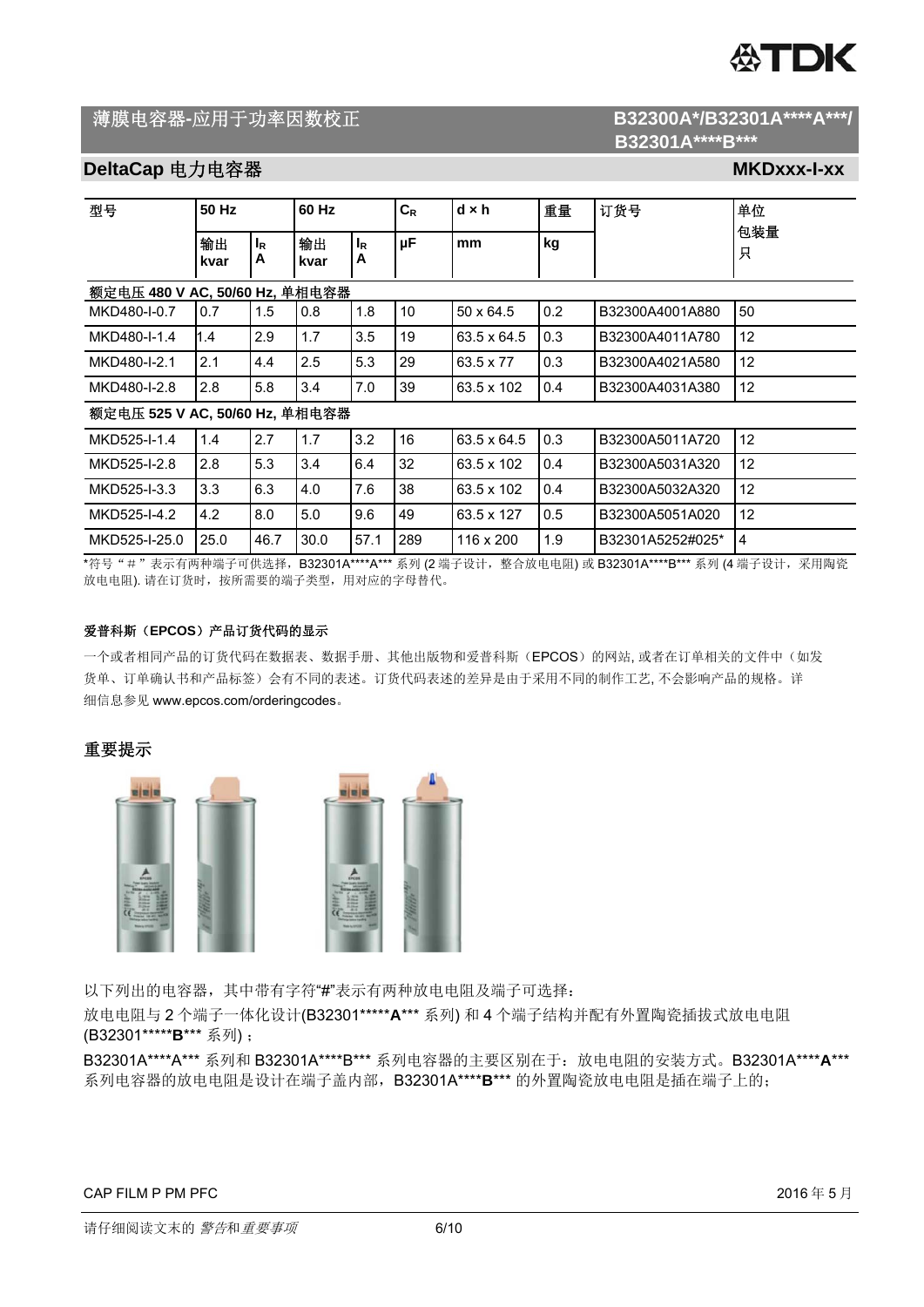

# **DeltaCap** 电力电容器 MKDxxx-I-xx

ட்டை

M12

Ød±1

# 尺寸图

B32300A\* B32301A\*\*\*\*A\*\*\* B32301A\*\*\*\*B\*\*\*

 **B32301A\*\*\*\*B\*\*\*** 



扭矩=10Nm, 齿形垫片 J12 DIN 6797, 六角螺母 BM 12 DIN 439



6.35 x 0.8mm



最大扭矩 = 2.5Nm



爬电距离 > 12.7 mm 空气中距离 >10mm

KLK1950-6-E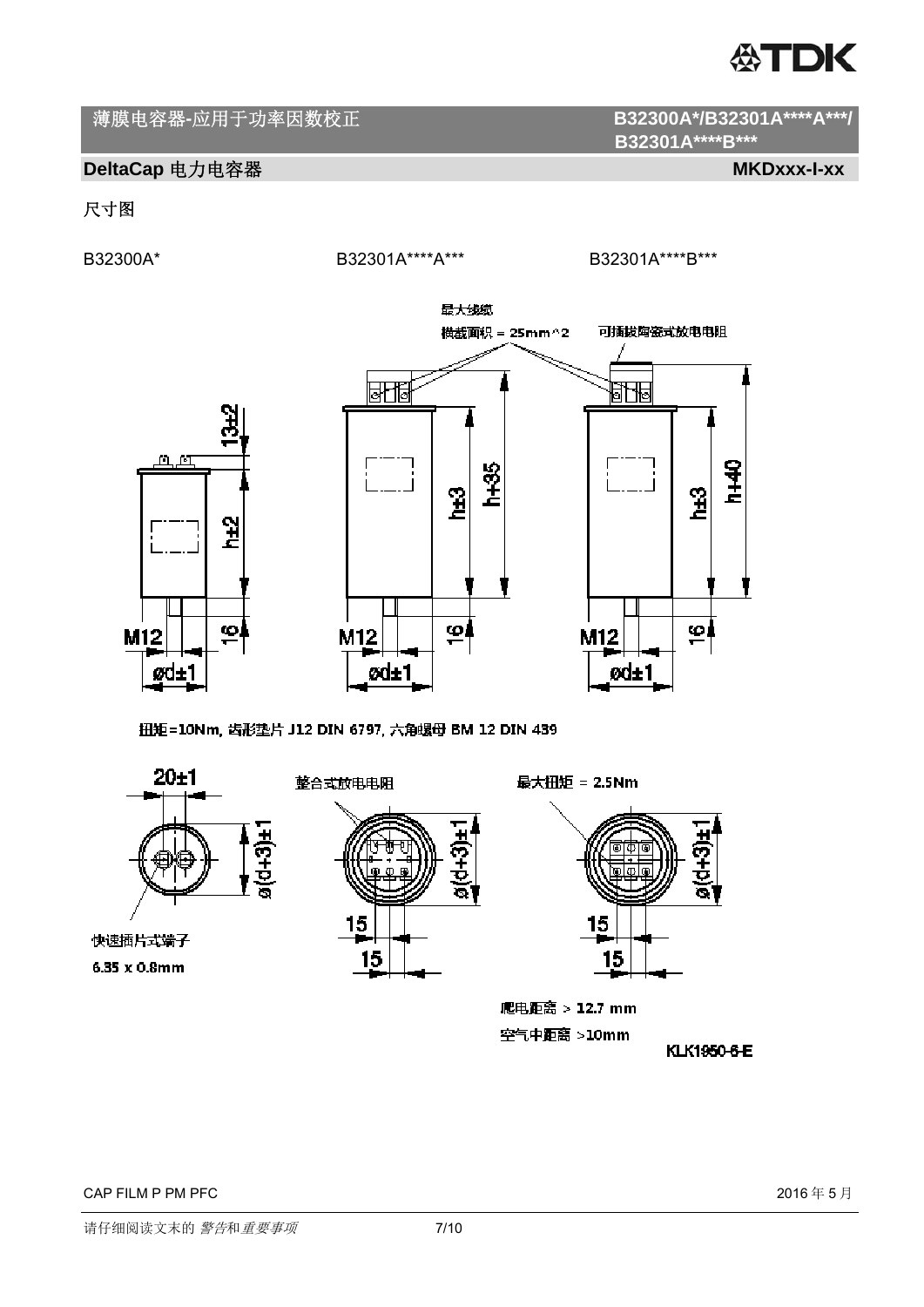

# 薄膜电容器**-**应用于功率因数校正 **B32300A\*/B32301A\*\*\*\*A\*\*\*/**

# **DeltaCap** 电力电容器 **MKDxxx-I-xx**

# 警告及注意事项

此数据仅对电容器本身而言。因为安装及端子都可能影响电容器特性,所以在安装电容器时须检查其稳 固性及振荡承受能力。除此之外,不建议将电容器安装在有强烈振荡的设备内。

## 机械保护

电容器的安装须避免机械损坏以及铝罐的凹陷。

# 接地

电容器底部的螺栓起到接地作用。如果接地是通过电容器的固定金属底板来实现的,那么应该刮去位于 垫圈和螺母下的金属底板上的清漆层。最大的允许紧固扭矩是 10Nm。

## 维护

- 定期检查端子和线缆连接的紧固程度。
- 使用谐波分析仪或真有效值电流表,每年至少进行两次对实际运行电流值的读取,并同额定值相比 较,
- 如果通过上面的测量后,实际测量值大于正常额定电流值的情况下,需要对实际应用情况进行检查, 并做必要的改进。
- 如果检测到非线性负载大幅增长,需要对系统谐波进行咨询、研究。
- 在谐波含量较高的情况下,需要考虑安装去谐滤波器。
- 检查放电电阻/电感,如有疑问,请检查它们的功能: (1) 将电容器带电投入,然后切除;
	- (2) 经过至少 60 秒的时间,检查端子之间的电压要低于 75 V。
- 通过一个较长的运行时间后,对电容器运行的温度进行检查。但是必须确认电容器已经退出运行。 如果发现某个电容器温度过高,建议更换此电容器。温度过高预示着损耗因子的增大,是电容器寿 命到期的信号。

存放和运行条件

严禁在有腐蚀性的空气中使用或存放电容器,特别是当环境中存在氯化物气体、硫化物气体、酸性、碱 性、盐性或类似物质的情况下。当工业粉尘严重的环境中,必需对元器件进行定期清洁和维护。端子部 分要避免相间和 /或相对地的短路。

### 注意

要获取无功补偿电容器的详细信息和警告,请参考爱普科斯最新的 PFC 产品手册。

 **B32301A\*\*\*\*B\*\*\***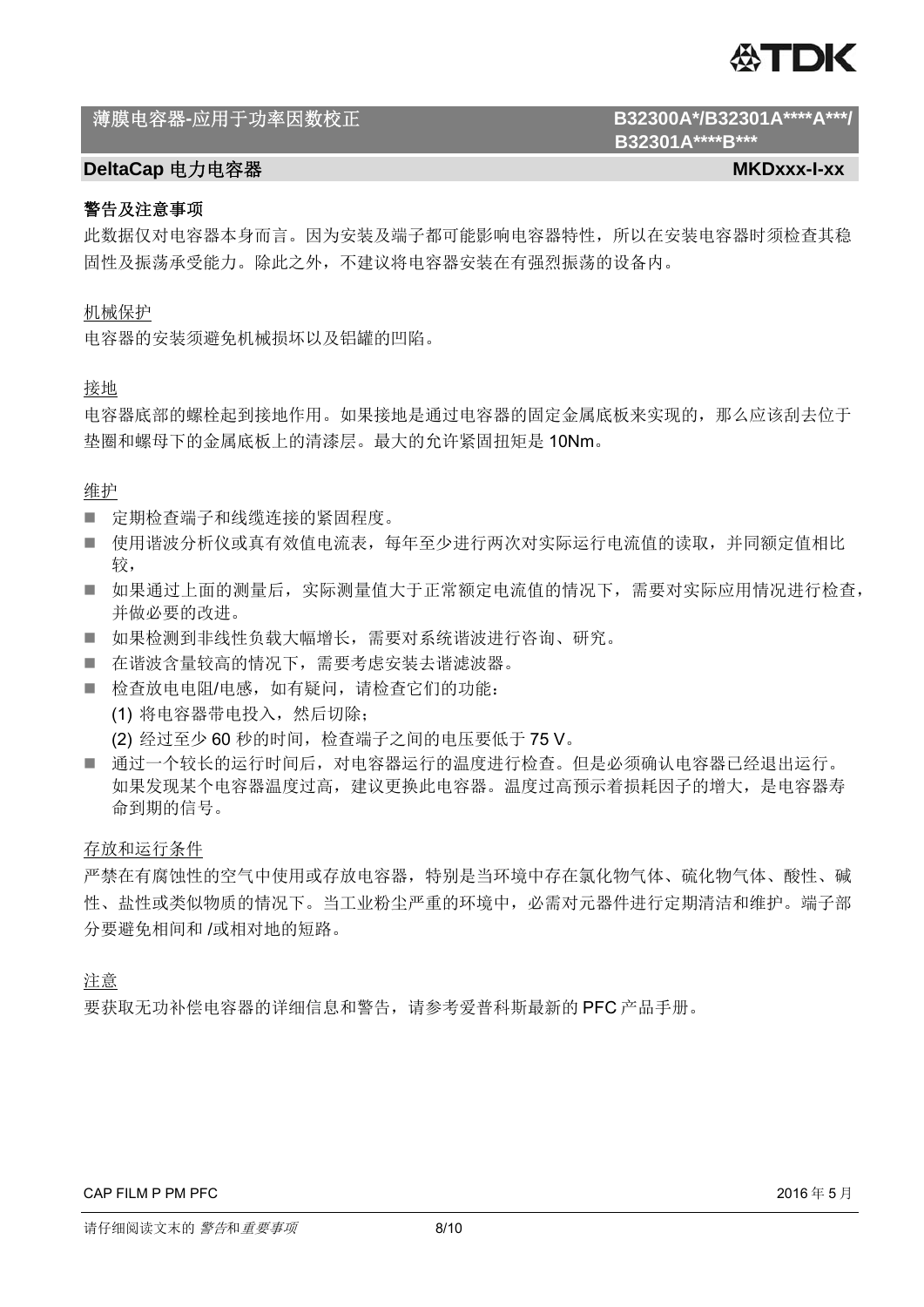The following applies to all products named in this publication:

- 1. Some parts of this publication contain **statements about the suitability of our products for certain areas of application**. These statements are based on our knowledge of typical requirements that are often placed on our products in the areas of application concerned. We nevertheless expressly point out **that such statements cannot be regarded as binding statements about the suitability of our products for a particular customer application.** As a rule we are either unfamiliar with individual customer applications or less familiar with them than the customers themselves. For these reasons, it is always ultimately incumbent on the customer to check and decide whether a product with the properties described in the product specification is suitable for use in a particular customer application.
- 2. We also point out that **in individual cases, a malfunction of electronic components or failure before the end of their usual service life cannot be completely ruled out in the current state of the art, even if they are operated as specified.** In customer applications requiring a very high level of operational safety and especially in customer applications in which the malfunction or failure of an electronic component could endanger human life or health (e.g. in accident prevention or life-saving systems), it must therefore be ensured by means of suitable design of the customer application or other action taken by the customer (e.g. installation of protective circuitry or redundancy) that no injury or damage is sustained by third parties in the event of malfunction or failure of an electronic component.
- 3. **The warnings, cautions and product-specific notes must be observed.**
- 4. In order to satisfy certain technical requirements, **some of the products described in this publication may contain substances subject to restrictions in certain jurisdictions (e.g. because they are classed as hazardous)**. Useful information on this will be found in our Material Data Sheets on the Internet (www.tdk-electronics.tdk.com/material). Should you have any more detailed questions, please contact our sales offices.
- 5. We constantly strive to improve our products. Consequently, **the products described in this publication may change from time to time**. The same is true of the corresponding product specifications. Please check therefore to what extent product descriptions and specifications contained in this publication are still applicable before or when you place an order.

We also **reserve the right to discontinue production and delivery of products**. Consequently, we cannot guarantee that all products named in this publication will always be available. The aforementioned does not apply in the case of individual agreements deviating from the foregoing for customer-specific products.

- 6. Unless otherwise agreed in individual contracts, **all orders are subject to our General Terms and Conditions of Supply.**
- 7. **Our manufacturing sites serving the automotive business apply the IATF 16949 standard.** The IATF certifications confirm our compliance with requirements regarding the quality management system in the automotive industry. Referring to customer requirements and customer specific requirements ("CSR") TDK always has and will continue to have the policy of respecting individual agreements. Even if IATF 16949 may appear to support the acceptance of unilateral requirements, we hereby like to emphasize that **only requirements mutually agreed upon can and will be implemented in our Quality Management System.** For clarification purposes we like to point out that obligations from IATF 16949 shall only become legally binding if individually agreed upon.
- 8. The trade names EPCOS, CeraCharge, CeraDiode, CeraLink, CeraPad, CeraPlas, CSMP, CTVS, DeltaCap, DigiSiMic, ExoCore, FilterCap, FormFit, LeaXield, MiniBlue, MiniCell, MKD, MKK, MotorCap, PCC, PhaseCap, PhaseCube, PhaseMod, PhiCap, PowerHap, PQSine, PQvar, SIFERRIT, SIFI, SIKOREL, SilverCap, SIMDAD, SiMic, SIMID, SineFormer, SIOV, ThermoFuse, WindCap are **trademarks registered or pending** in Europe and in other countries. Further information will be found on the Internet at www.tdkelectronics.tdk.com/trademarks.

Release 2018-10